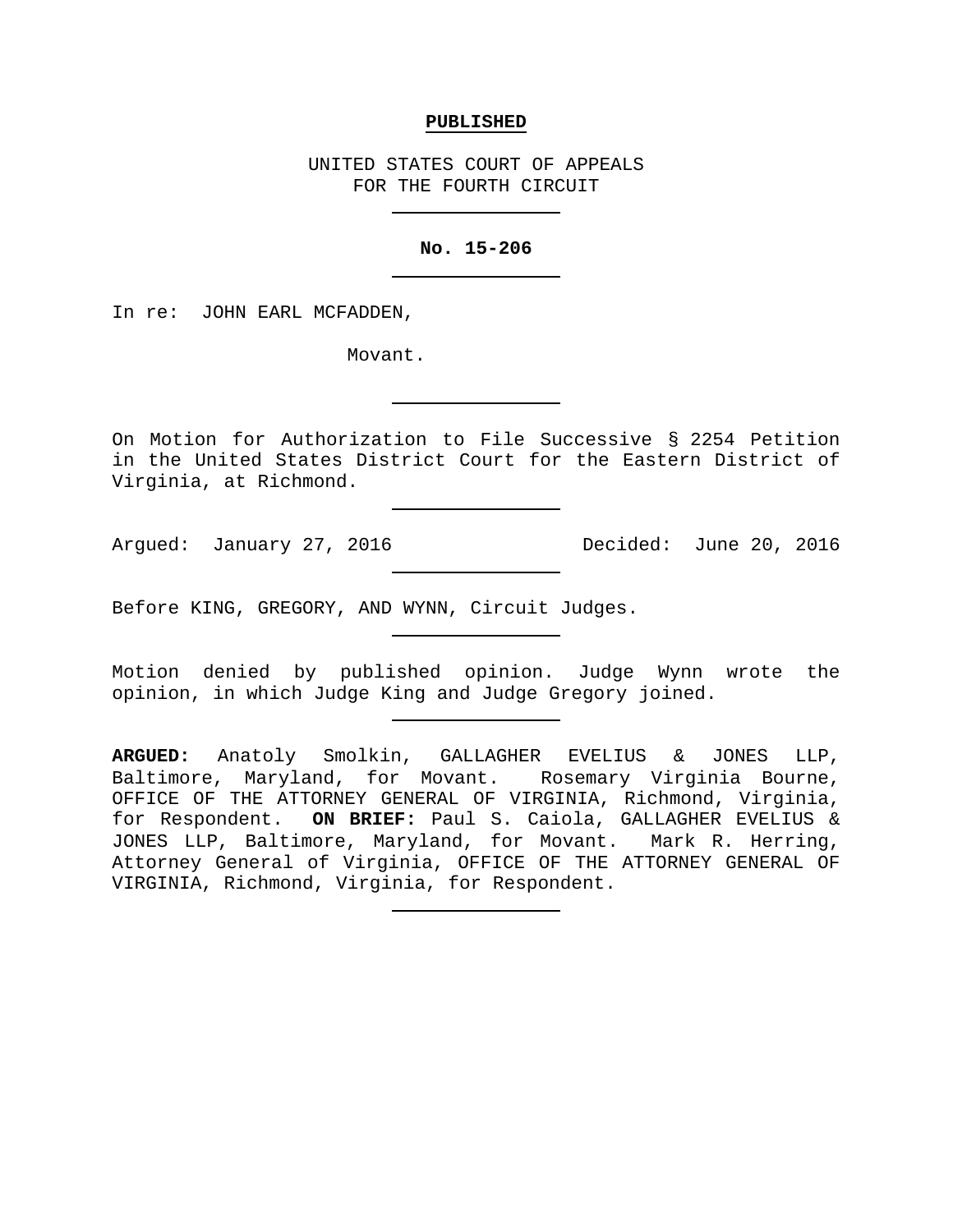WYNN, Circuit Judge:

l

John Earl McFadden moves for authorization to file a successive habeas corpus application<sup>[1](#page-1-0)</sup> pursuant to 28 U.S.C. § 2254. His claim is based on newly discovered facts suggesting that his trial counsel did not communicate to him a favorable plea offer. However, the claim does not fall within the exceptions to the bar on successive habeas applications under 28 U.S.C. § 2244(b) because it neither arises from a new constitutional rule of law, nor introduces evidence relevant to an evaluation of McFadden's guilt. Accordingly, we deny the motion.

I.

In December 2006, a Virginia state jury convicted McFadden of eleven offenses, including multiple counts of robbery and use of a firearm in the commission of a felony. McFadden is currently serving an 88-year sentence for those convictions in a Virginia prison. Over the years, McFadden has filed a direct appeal, multiple state habeas petitions, $^2$  $^2$  and a federal habeas

<span id="page-1-0"></span><sup>&</sup>lt;sup>1</sup> Although "it is settled law that not every numerically second petition is a 'second or successive' petition," In re Williams, 444 F.3d 233, 235 (4th Cir. 2006), McFadden presents his petition as successive, so we have no occasion to question that characterization.

<span id="page-1-1"></span><sup>2</sup> Most recently, in May 2015, McFadden filed a fourth state habeas petition, which was dismissed as time barred under Va. Code § 8.01-654(A)(2). Because that provision "contains no exception allowing a petition to be filed after" the limitations period has expired, Hines v. Kuplinski, 591 S.E.2d 692, 693 (Va.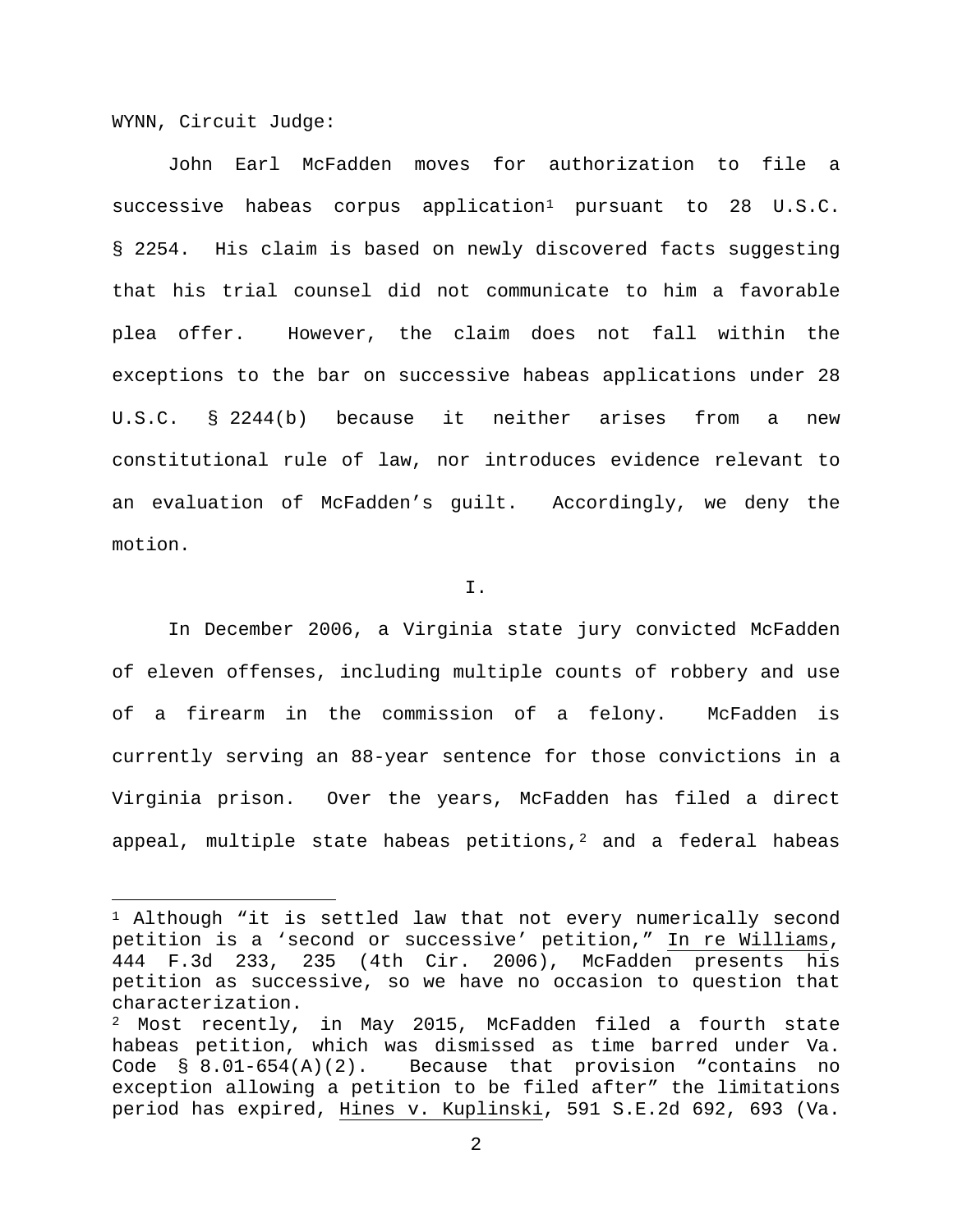application challenging his conviction and sentence, none of which have been successful.

McFadden now alleges in a proposed successive habeas application that despite multiple attempts over the years to obtain his entire case file from his trial and appellate counsel, it was not until May 2014 that he was provided with a particular document suggesting that his counsel provided constitutionally ineffective assistance. That document is a proposed plea agreement, signed by McFadden's trial counsel but not by the government, stipulating that McFadden would plead guilty to one count of robbery and one related count, and would be sentenced to no more than ten years of active incarceration. McFadden claims that his counsel failed to communicate this supposed offer, that McFadden would have accepted it had he known about it, and that he was prejudiced as a result.

McFadden has filed a motion for pre-filing authorization with this Court, a procedural prerequisite for the filing of a successive federal habeas application. 28 U.S.C.  $$2244(b)(3)(A).$ 

II.

l

<sup>2004),</sup> McFadden's claim may be treated as exhausted, regardless of whether McFadden is pursuing an appeal in Virginia state<br>court, Matthews v. Evatt, 105 F.3d 907, 911 (4th Cir. 1997) Matthews v. Evatt, 105 F.3d 907, 911 (4th Cir. 1997) ("[T]he exhaustion requirement for claims not fairly presented to the state's highest court is technically met . . . when a state procedural rule would bar consideration [of] the claim . . . ." (citations omitted)).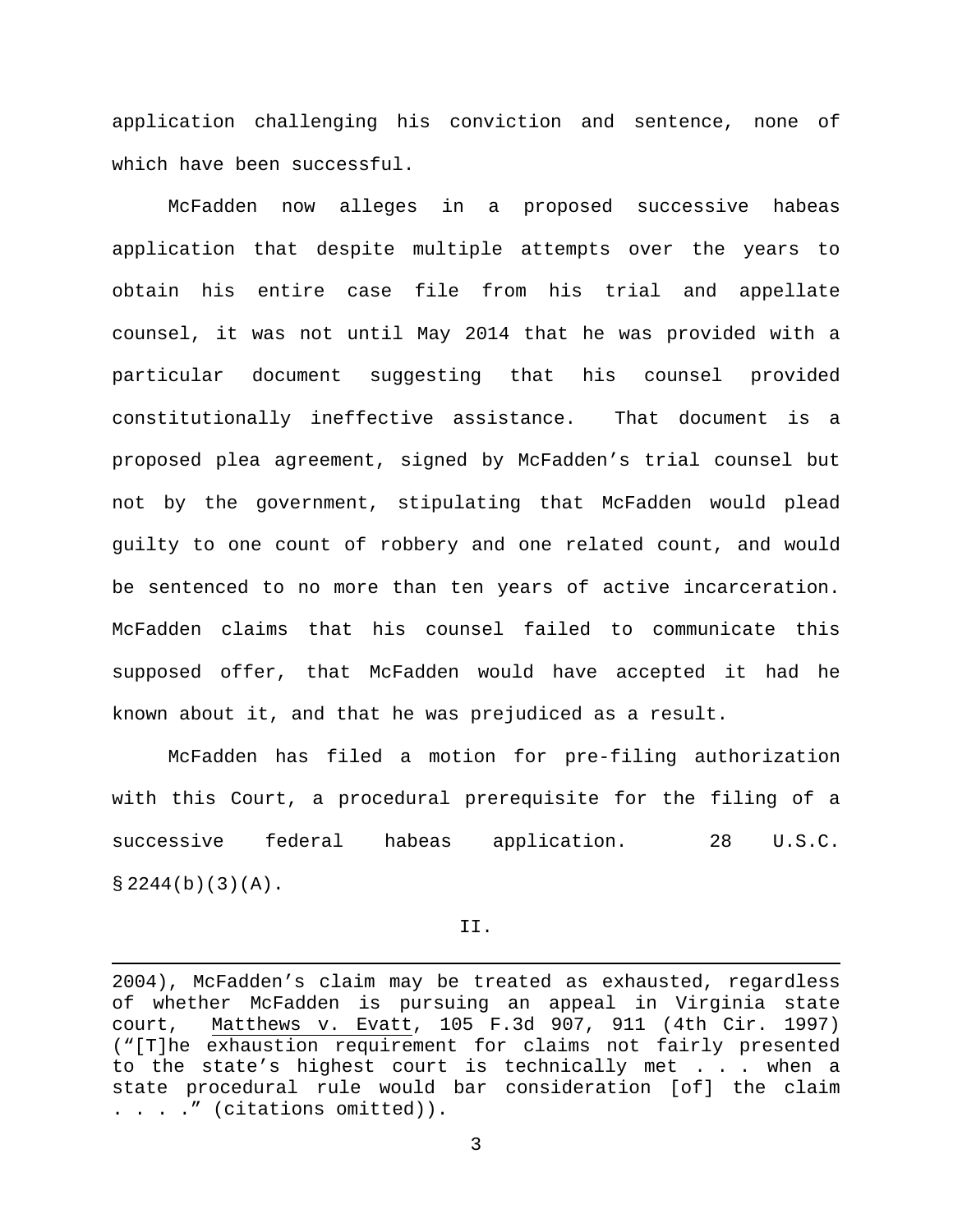We may grant McFadden's pre-filing authorization motion "only if . . . the application makes a prima facie showing that [it] satisfies the requirements" outlined below. 28 U.S.C. § 2244(b)(3)(C). A prima facie showing is "simply a sufficient showing of possible merit to warrant a fuller exploration by the district court." In re Williams, 330 F.3d 277, 281 (4th Cir. 2003) (quoting Bennett v. United States, 118 F.3d 468, 469–70 (7th Cir. 1997)).

McFadden's claim was not previously presented in a federal habeas application. See 28 U.S.C. § 2244(b)(1). However, he must nevertheless make a prima facie showing either that his claim relies on a new, retroactive, and previously unavailable rule of constitutional law, 28 U.S.C. § 2244(b)(2)(A), or that

(i) the factual predicate for the claim could not have been discovered previously through the exercise of due diligence; and

(ii) the facts underlying the claim, if proven and viewed in light of the evidence as a whole, would be sufficient to establish by clear and convincing<br>evidence that, but for constitutional error, no but for constitutional error, no reasonable factfinder would have found the applicant guilty of the underlying offense.

# Id. § 2244(b)(2)(B).

McFadden concedes that his claim does not depend on a new constitutional rule of law. Rather, he seeks to ground his prefiling authorization motion in Section  $2244(b)(2)(B)'s$  newly discovered facts exception.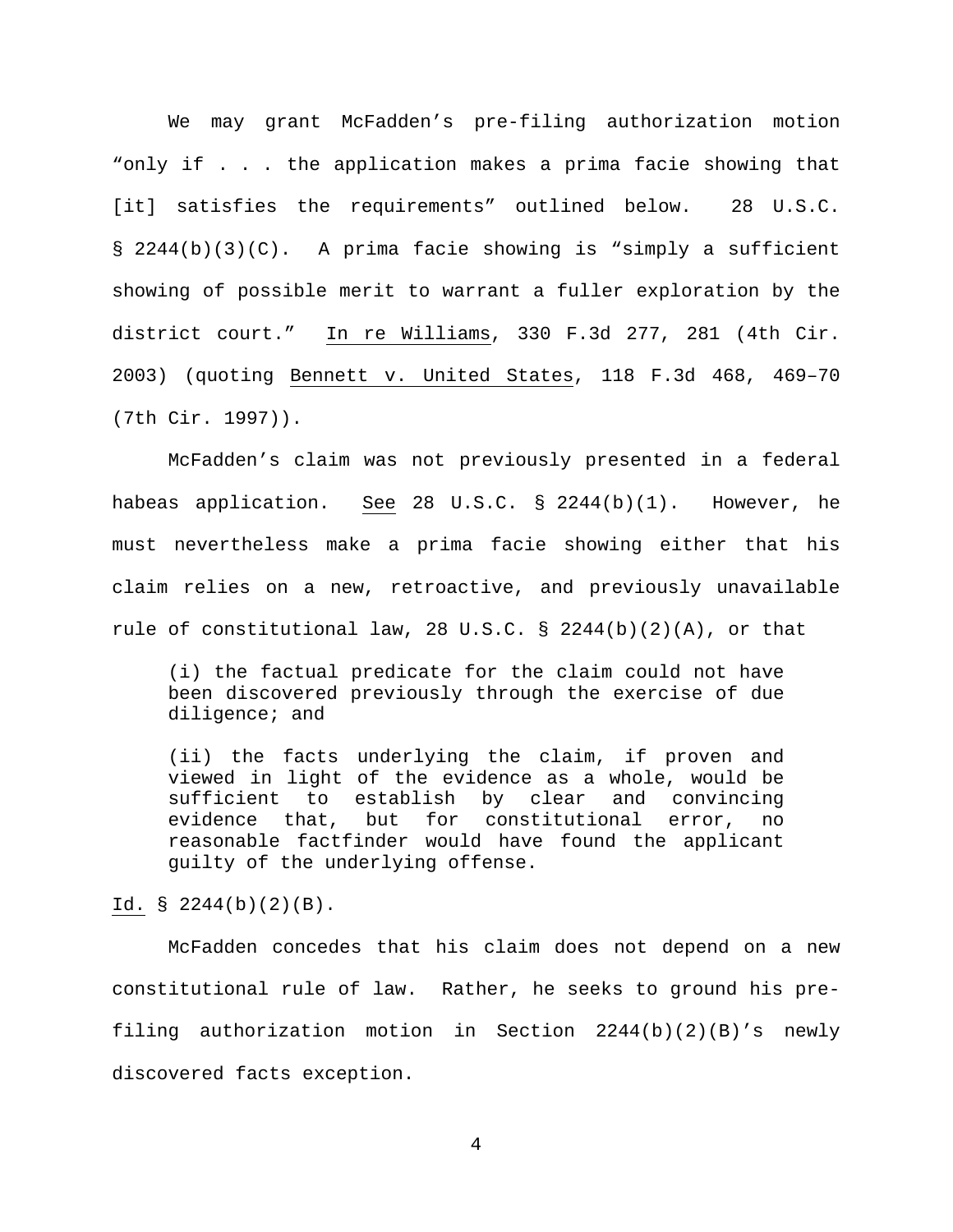However, even assuming a prima facie showing that "the factual predicate for [McFadden's] claim could not have been discovered previously through the exercise of due diligence," id. § 2244(b)(2)(B)(i), the newly discovered facts McFadden puts forth are not "sufficient to establish by clear and convincing evidence that, but for constitutional error, no reasonable factfinder would have found the applicant guilty of the underlying offense," id. § 2244(b)(2)(B)(ii).

On the contrary, the evidence McFadden offers, a supposed plea offer, would simply have no bearing on the deliberations of a "reasonable factfinder" regarding McFadden's innocence or guilt. Id.; see Calderon v. Thompson, 523 U.S. 538, 558 (1998) (characterizing Section 2244(b)(2)(B) as requiring a "prisoner [to] show[], among other things, that the facts underlying [his] claim establish his innocence by clear and convincing evidence"); Outlaw v. Sternes, 233 F.3d 453, 454–55 (7th Cir. 2000) (concluding that evidence of judicial bias did not satisfy Section  $2244(b)(2)(B)$  in part because it was not relevant to the prisoner's innocence); In re Bryan, 244 F.3d 803, 805 (11th Cir. 2000) (deeming Section 2244(b)(2)(B) not satisfied because evidence that defense counsel was an active alcoholic did not call into question the jury's determination of guilt); Villafuerte v. Stewart, 142 F.3d 1124, 1126 (9th Cir. 1998) (holding that evidence of judicial bias does not satisfy Section